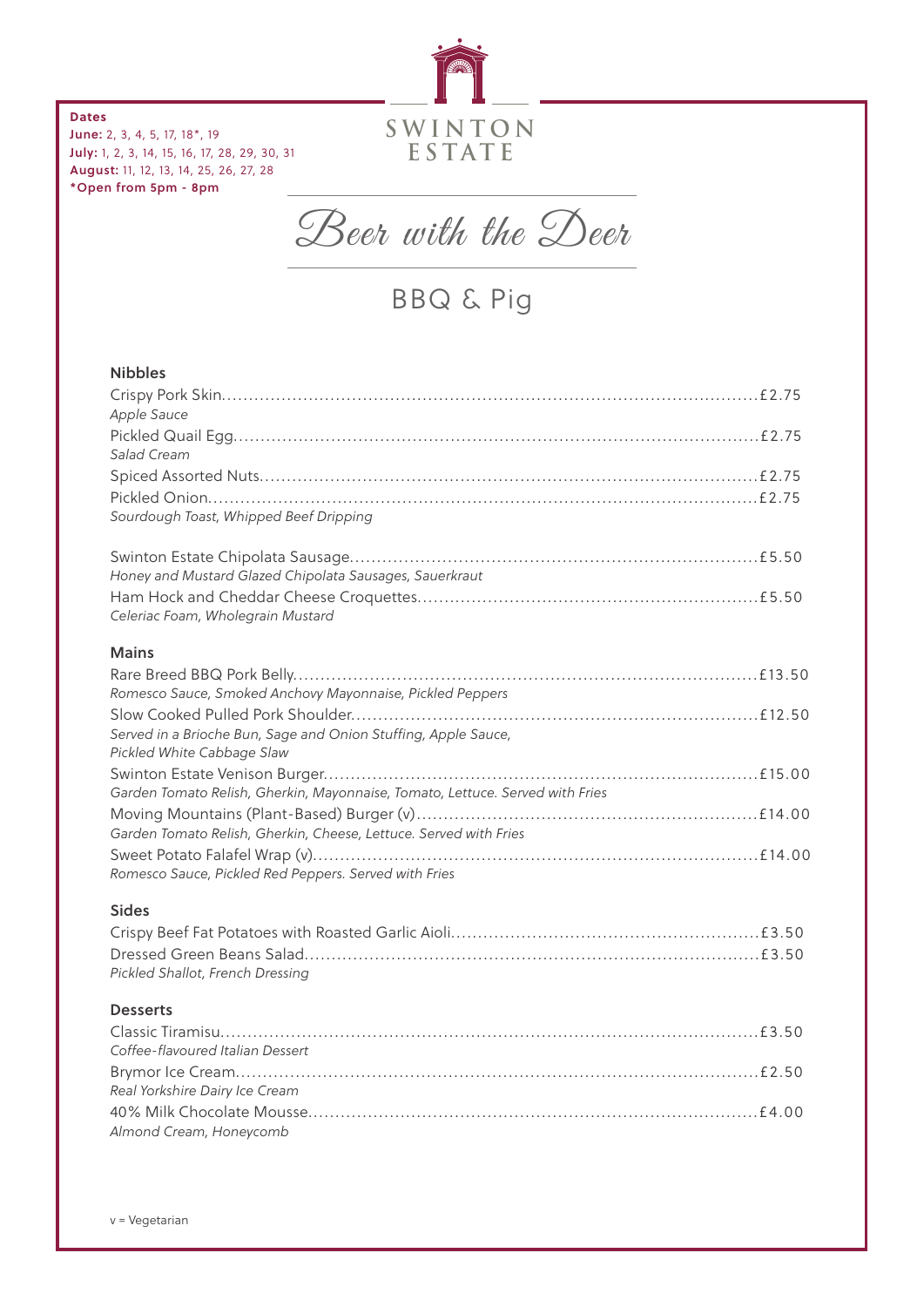

#### **Dates**

June: 10, 11, 12, 24, 25, 26 July: 9, 10, 21, 22, 23\*, 24 August: 4, 5, 6, 7, 18, 19, 20, 21 \*Open from 5pm - 8pm



Pizza

# Nibbles

| Antipasto                                                                                                          |  |
|--------------------------------------------------------------------------------------------------------------------|--|
| Fennel Seed Salami, Mortadella Bologna, Prosciutto Crudo with Mini-Mozzarella Chilli Jam,<br>Olives, Caper Berries |  |
|                                                                                                                    |  |
| Sourdough Toast, Whipped Beef Dripping                                                                             |  |
|                                                                                                                    |  |
|                                                                                                                    |  |
| Salad Cream                                                                                                        |  |
| Apple Sauce                                                                                                        |  |
|                                                                                                                    |  |

A selection of Fennel Seed Salami, Mortadella Bologna, Prosciutto Crudo with Mini–Mozzarella Chilli Jam, Olives, Caper Berries, Walled Garden Salad and Delivita Pizza with Red Onion, Garlic Olive Oil & Rosemary *For One/To Share*...................................................................................................£11/£20

#### Pizzas

| Traditional Tomato and Buffalo Mozzarella Stone Baked Pizza finished with fresh Basil and Olive Oil |  |
|-----------------------------------------------------------------------------------------------------|--|
|                                                                                                     |  |
| Tomato Sauce, Buffalo Mozzarella, Pepperoni, Spicy Nduja Sausage                                    |  |
|                                                                                                     |  |
| Tomato Sauce, Buffalo Mozzarella, Mushroom, Globe Artichoke finished with                           |  |
| <b>Black Olives, Olive Oil and Rocket</b>                                                           |  |
|                                                                                                     |  |
| Tomato Sauce, Buffalo Mozzarella and Prosciutto Crudo finished with Rocket, Parmesan and Olive Oil  |  |

*With the La Reine and Margherita pizza, we can substitute the cheese to make a vegan pizza. All pizzas can be made on a gluten free base.*

| Garden Tomato Relish, Gherkin, Mayonnaise, Tomato, Lettuce |  |
|------------------------------------------------------------|--|
|                                                            |  |

#### **Desserts**

| Coffee-flavoured Italian Dessert |  |
|----------------------------------|--|
|                                  |  |
| Real Yorkshire Dairy Ice Cream   |  |
|                                  |  |
| Almond Cream, Honeycomb          |  |